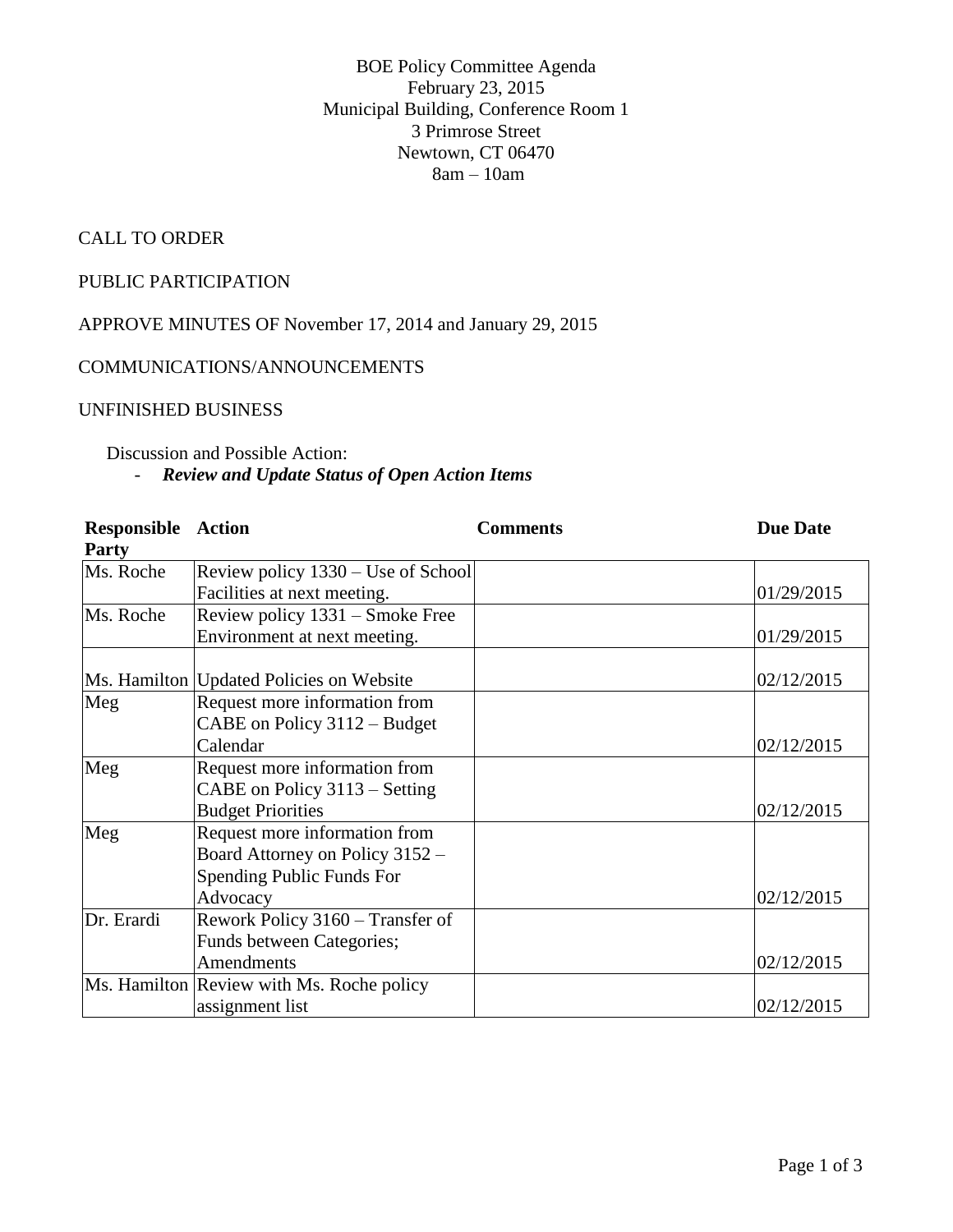## BOE Policy Committee Agenda February 23, 2015 Municipal Building, Conference Room 1 3 Primrose Street Newtown, CT 06470 8am – 10am

Series 2000 (Administration):

| Policy # | <b>Policy Title</b>                                | <b>Point Person</b> |
|----------|----------------------------------------------------|---------------------|
| 2131.1   | Appointment of Designee for Superintendent         | Ms. Roche           |
| 2132     | <b>Assistant Superintendent</b>                    | Ms. Roche           |
| 2133     | Principals                                         | Ms. Roche           |
| 2133.1   | <b>Qualification and Duties</b>                    | Ms. Roche           |
| 2133.11  | <b>Assistant Principals</b>                        | Ms. Roche           |
| 2134     | <b>Business Managers</b>                           | Ms. Roche           |
| 2135     | Director of Pupil-Personnel Services               | Ms. Roche           |
| 2140     | Superintendent                                     | Ms. Roche           |
| 2141     | Recruitment of Superintendent                      | Ms. Roche           |
| 2150     | <b>Administrative Staff</b>                        | Ms. Roche           |
| 2151     | Recruitment of Administrative Staff                | Ms. Roche           |
| 2152     | Assignment of Administrative Personnel             | Ms. Roche           |
| 2153     | <b>Orientation of Administrative Personnel</b>     | Ms. Roche           |
| 2154     | Supervision of Administrative Personnel            | Ms. Roche           |
| 2200     | <b>Administrative Operations</b>                   | Ms. Roche           |
| 2210     | Administrative Leeway in Absence of Board Policy   | Ms. Roche           |
| 2220     | Representative and Deliberative Groups             | Ms. Roche           |
| 2221     | Superintendent's Cabinet                           | Ms. Roche           |
| 2222     | District Advisory Councils (district Personnel)    | Ms. Roche           |
| 2223     | School Administrator - Teacher Liaison Committee   | Ms. Roche           |
| 2224     | <b>Outside Consultants</b>                         | Ms. Roche           |
| 2230     | <b>Shared Services</b>                             | Ms. Roche           |
| 2230.1   | <b>Operations - Virus Protection</b>               | Ms. Roche           |
| 2231     | Policy and Regulation Systems                      | Ms. Roche           |
| 2232     | House Organs, Manuals, Directives, Bulletins,      | Ms. Roche           |
|          | Announcements                                      |                     |
| 2232.1   | Administrative Reports/Annual Report               | Ms. Roche           |
| 2233     | Printing and Distribution of Agreements, Documents | Ms. Roche           |
| 2234     | <b>Treatment of Outside Reports</b>                | Ms. Roche           |
| 2240     | Research, Evaluation and Planning                  | Ms. Roche           |
| 2241     | <b>Grant Processing</b>                            | Ms. Roche           |
| 2250     | Monitoring of Product and Process Goals            | Ms. Roche           |
| 2300     | Code of Ethics                                     | Ms. Roche           |
| 2300.1   | <b>Statement of Standards for School Leaders</b>   | Ms. Roche           |
| 2300.2   | Code of Professional Responsibility                | Ms. Roche           |
| 2400     | Evaluation of Administrators and Administration    | Ms. Roche           |
| 2500     | <b>Administrative Reports</b>                      | Ms. Roche           |